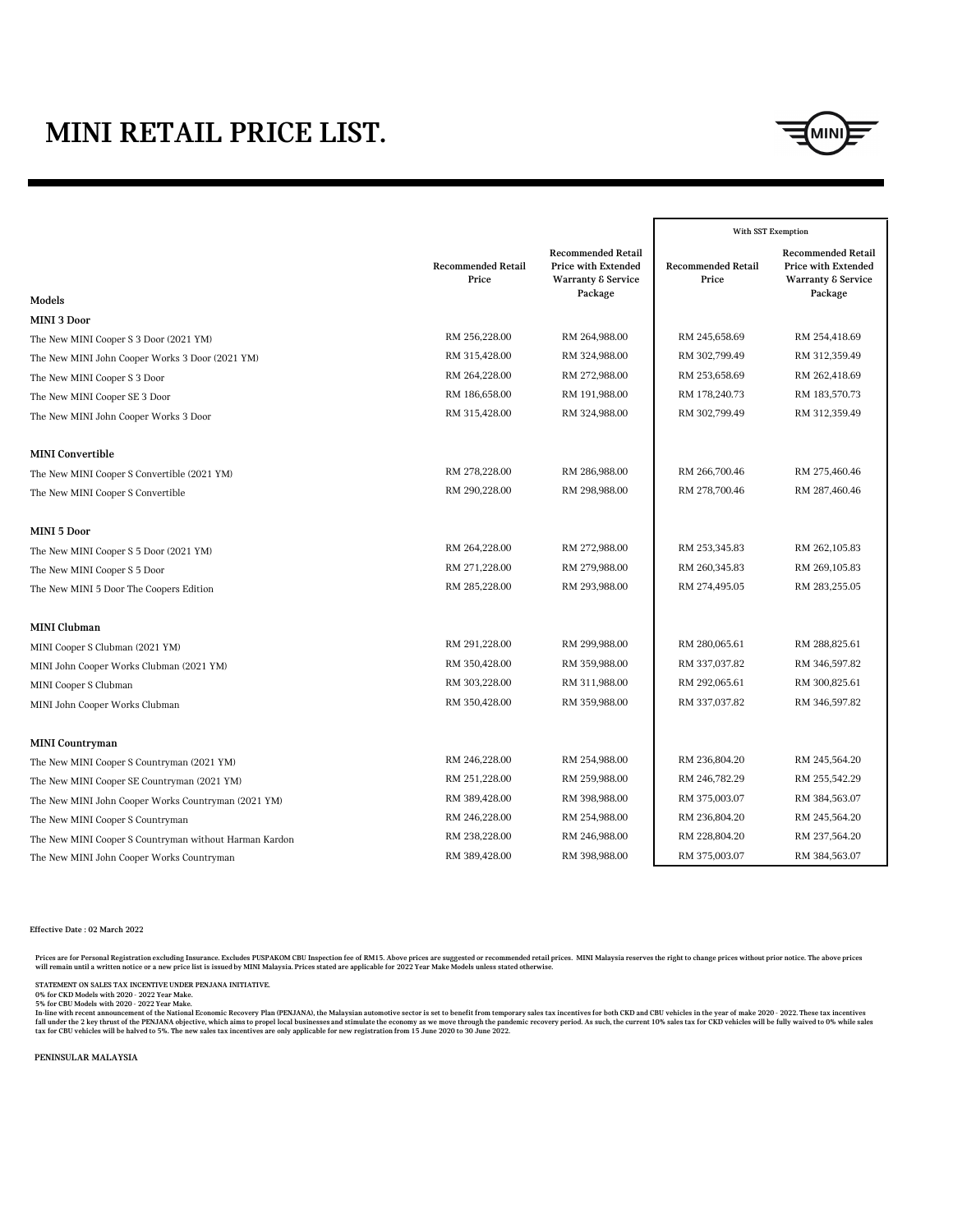|                                                        |                                    |                                                                                          |                                    | With SST Exemption                                                                       |
|--------------------------------------------------------|------------------------------------|------------------------------------------------------------------------------------------|------------------------------------|------------------------------------------------------------------------------------------|
|                                                        | <b>Recommended Retail</b><br>Price | <b>Recommended Retail</b><br><b>Price with Extended</b><br><b>Warranty &amp; Service</b> | <b>Recommended Retail</b><br>Price | <b>Recommended Retail</b><br><b>Price with Extended</b><br><b>Warranty &amp; Service</b> |
| <b>Models</b>                                          |                                    | Package                                                                                  |                                    | Package                                                                                  |
| <b>MINI 3 Door</b>                                     |                                    |                                                                                          |                                    |                                                                                          |
| The New MINI Cooper S 3 Door (2021 YM)                 | RM 259,182.50                      | RM 267,942.50                                                                            | RM 248,613.19                      | RM 257,373.19                                                                            |
| The New MINI John Cooper Works 3 Door (2021 YM)        | RM 318,382.50                      | RM 327,942.50                                                                            | RM 305,753.99                      | RM 315,313.99                                                                            |
| The New MINI Cooper S 3 Door                           | RM 267,182.50                      | RM 275,942.50                                                                            | RM 256,613.19                      | RM 265,373.19                                                                            |
| The New MINI Cooper SE 3 Door                          | RM 189,868.00                      | RM 195,198.00                                                                            | RM 181,450.73                      | RM 186,780.73                                                                            |
| The New MINI John Cooper Works 3 Door                  | RM 318,382.50                      | RM 327,942.50                                                                            | RM 305,753.99                      | RM 315,313.99                                                                            |
| <b>MINI Convertible</b>                                |                                    |                                                                                          |                                    |                                                                                          |
| The New MINI Cooper S Convertible (2021 YM)            | RM 281,182.50                      | RM 289,942.50                                                                            | RM 269,654.96                      | RM 278,414.96                                                                            |
| The New MINI Cooper S Convertible                      | RM 293,182.50                      | RM 301,942.50                                                                            | RM 281,654.96                      | RM 290,414.96                                                                            |
| <b>MINI 5 Door</b>                                     |                                    |                                                                                          |                                    |                                                                                          |
| The New MINI Cooper S 5 Door (2021 YM)                 | RM 267,182.50                      | RM 275,942.50                                                                            | RM 256,300.33                      | RM 265,060.33                                                                            |
| The New MINI Cooper S 5 Door                           | RM 274,182.50                      | RM 282,942.50                                                                            | RM 263,300.33                      | RM 272,060.33                                                                            |
| The New MINI 5 Door The Coopers Edition                | RM 288,182.50                      | RM 296,942.50                                                                            | RM 277,449.55                      | RM 286,209.55                                                                            |
| <b>MINI Clubman</b>                                    |                                    |                                                                                          |                                    |                                                                                          |
| MINI Cooper S Clubman (2021 YM)                        | RM 294,182.50                      | RM 302,942.50                                                                            | RM 283,020.11                      | RM 291,780.11                                                                            |
| MINI John Cooper Works Clubman (2021 YM)               | RM 353,382.50                      | RM 362,942.50                                                                            | RM 339,992.32                      | RM 349,552.32                                                                            |
| MINI Cooper S Clubman                                  | RM 306,182.50                      | RM 314,942.50                                                                            | RM 295,020.11                      | RM 303,780.11                                                                            |
| MINI John Cooper Works Clubman                         | RM 353,382.50                      | RM 362,942.50                                                                            | RM 339,992.32                      | RM 349,552.32                                                                            |
| <b>MINI Countryman</b>                                 |                                    |                                                                                          |                                    |                                                                                          |
| The New MINI Cooper S Countryman (2021 YM)             | RM 249,182.50                      | RM 257,942.50                                                                            | RM 239,758.70                      | RM 248,518.70                                                                            |
| The New MINI Cooper SE Countryman (2021 YM)            | RM 254,420.00                      | RM 263,180.00                                                                            | RM 249,974.29                      | RM 258,734.29                                                                            |
| The New MINI John Cooper Works Countryman (2021 YM)    | RM 392,291.36                      | RM 401,851.36                                                                            | RM 377,866.43                      | RM 387,426.43                                                                            |
| The New MINI Cooper S Countryman                       | RM 249,182.50                      | RM 257,942.50                                                                            | RM 239,758.70                      | RM 248,518.70                                                                            |
| The New MINI Cooper S Countryman without Harman Kardon | RM 241,182.50                      | RM 249,942.50                                                                            | RM 231,758.70                      | RM 240,518.70                                                                            |
| The New MINI John Cooper Works Countryman              | RM 392,291.36                      | RM 401,851.36                                                                            | RM 377,866.43                      | RM 387,426.43                                                                            |

Prices are for Personal Registration excluding Insurance. Excludes PUSPAKOM CBU Inspection fee of RM15. Above prices are suggested or recommended retail prices. MINI Malaysia reserves the right to change prices without pri **remain until a written notice or a new price list is issued by MINI Malaysia. Prices stated are applicable for 2022 Year Make Models unless stated otherwise.** 

In-line with recent announcement of the National Economic Recovery Plan (PENJANA), the Malaysian automotive sector is set to benefit from temporary sales tax incentives for both CKD and CBU vehicles in the year of make 202 under the 2 key thrust of the PENJANA objective, which aims to propel local businesses and stimulate the economy as we move through the pandemic recovery period. As such, the current 10% sales tax for CKD vehicles will be **for CBU vehicles will be halved to 5%. The new sales tax incentives are only applicable for new registration from 15 June 2020 to 30 June 2022.**

**Effective Date : 02 March 2022**

## MINI RETAIL PRICE LIST.



**STATEMENT ON SALES TAX INCENTIVE UNDER PENJANA INITIATIVE.**

**0% for CKD Models with 2020 - 2022 Year Make.**

**5% for CBU Models with 2020 - 2022 Year Make.**

**EAST MALAYSIA**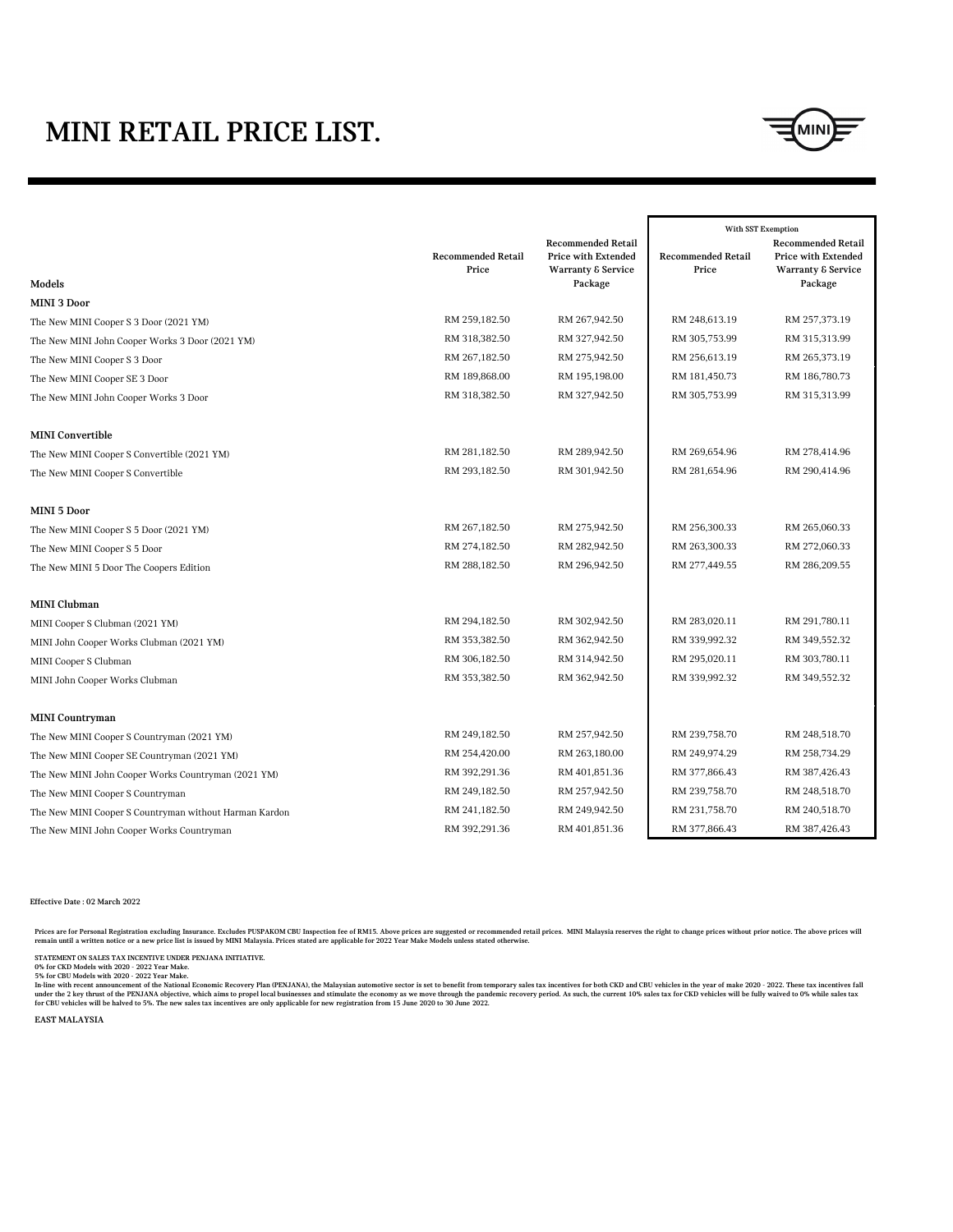|                                                     | <b>Recommended Retail Price</b> | <b>Recommended Retail Price</b><br>incl. Delivery with Extended |
|-----------------------------------------------------|---------------------------------|-----------------------------------------------------------------|
| Model                                               | incl. Delivery                  | <b>Warranty &amp; Service Package</b>                           |
| <b>MINI 3 Door</b>                                  |                                 |                                                                 |
| The New MINI Cooper S 3 Door (2021 YM)              | RM 153,228.00                   | RM 161,988.00                                                   |
| The New MINI John Cooper Works 3 Door (2021 YM)     | RM 188,428.00                   | RM 197,988.00                                                   |
| The New MINI Cooper S 3 Door                        | RM 158,228.00                   | RM 166,988.00                                                   |
| The New MINI Cooper SE 3 Door                       | RM 170,658.00                   | RM 175,988.00                                                   |
| The New MINI John Cooper Works 3 Door               | RM 188,428.00                   | RM 197,988.00                                                   |
| <b>MINI Convertible</b>                             |                                 |                                                                 |
| The New MINI Cooper S Convertible (2021 YM)         | RM 166,228.00                   | RM 174,988.00                                                   |
| The New MINI Cooper S Convertible                   | RM 173,228.00                   | RM 181,988.00                                                   |
| <b>MINI 5 Door</b>                                  |                                 |                                                                 |
| The New MINI Cooper S 5 Door (2021 YM)              | RM 158,228.00                   | RM 166,988.00                                                   |
| The New MINI Cooper S 5 Door                        | RM 162,228.00                   | RM 170,988.00                                                   |
| <b>MINI Clubman</b>                                 |                                 |                                                                 |
| MINI Cooper S Clubman (2021 YM)                     | RM 174,228.00                   | RM 182,988.00                                                   |
| MINI John Cooper Works Clubman (2021 YM)            | RM 209,428.00                   | RM 218,988.00                                                   |
| MINI Cooper S Clubman                               | RM 181,228.00                   | RM 189,988.00                                                   |
| MINI John Cooper Works Clubman                      | RM 209,428.00                   | RM 218,988.00                                                   |
| <b>MINI Countryman</b>                              |                                 |                                                                 |
| The New MINI Cooper S Countryman (2021 YM)          | RM 208,228.00                   | RM 216,988.00                                                   |
| The New MINI Cooper SE Countryman (2021 YM)         | RM 241,228.00                   | RM 249,988.00                                                   |
| The New MINI John Cooper Works Countryman (2021 YM) | RM 236,428.00                   | RM 245,988.00                                                   |
| The New MINI Cooper S Countryman                    | RM 208,228.00                   | RM 216,988.00                                                   |
| The New MINI John Cooper Works Countryman           | RM 236,428.00                   | RM 245,988.00                                                   |

**Effective Date : 02 March 2022**

## MINI RETAIL PRICE LIST.



Prices are for Personal Registration excluding Insurance. Excludes PUSPAKOM CBU Inspection fee of RM15. MINI Malaysia reserves the right to change prices without prior notice. The above prices will remain until a written notice or a new price list is issued by MINI Malaysia. Prices stated are applicable for 2022 Year Make Models unless stated otherwise.

**DUTY FREE**